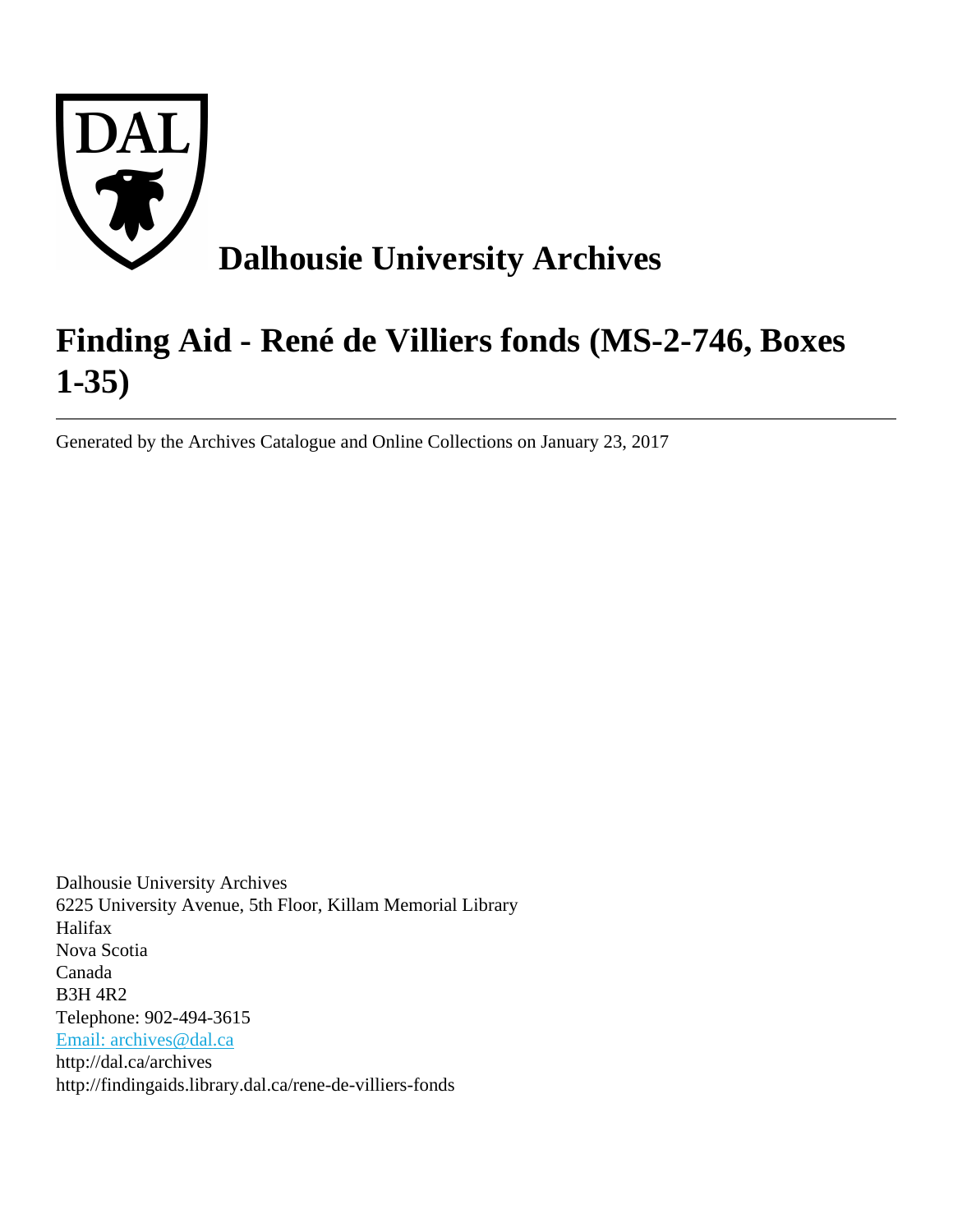# **Table of contents**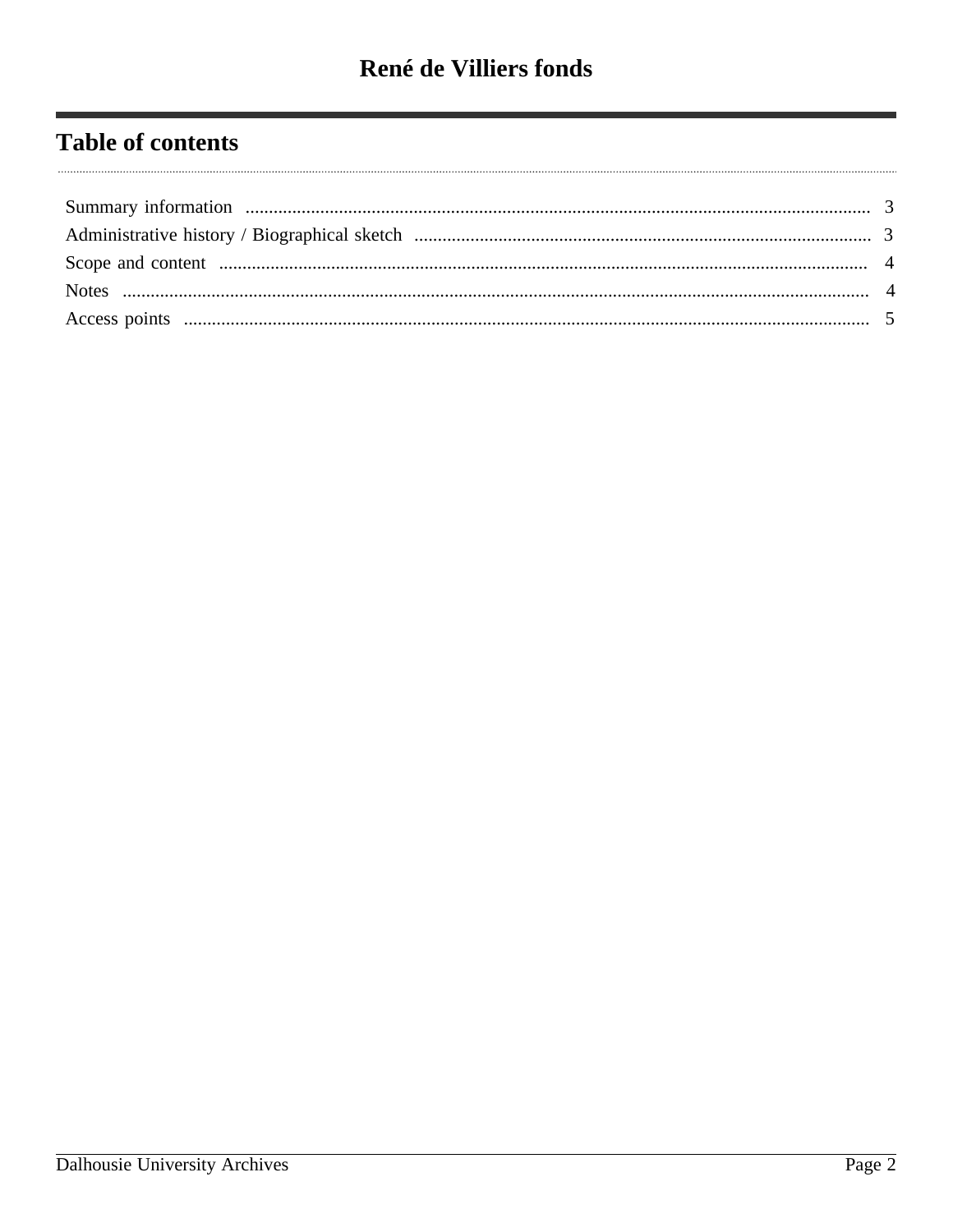# <span id="page-2-0"></span>**Summary information**

| <b>Repository:</b>           | Dalhousie University Archives                                                                                                                                                                |
|------------------------------|----------------------------------------------------------------------------------------------------------------------------------------------------------------------------------------------|
| <b>Title:</b>                | René de Villiers fonds                                                                                                                                                                       |
| Reference code:              | MS-2-746, Boxes 1-35                                                                                                                                                                         |
| Date:                        | 1881-1989 (date of creation)                                                                                                                                                                 |
| Language:                    | English                                                                                                                                                                                      |
| <b>Physical description:</b> | 5 m of textual records and other material (35 boxes)                                                                                                                                         |
| Note [generalNote]:          | Preferred citation: [Identification of item], René de Villiers fonds,<br>MS-2-746, Box [box number], Folder [folder number], Dalhousie<br>University Archives, Halifax, Nova Scotia, Canada. |

# <span id="page-2-1"></span>**Administrative history / Biographical sketch**

#### **Note**

René Marquard de Villiers was a journalist, author, historian, newspaper and magazine editor, as well as a liberal parliamentarian and activist in the Republic of South Africa. He was born in Winburg, Orange Free State in 1910, the same year that the Union was established. On his mother's side, he was related to Leo Marquard, one of the important political figures of the time. On his father's side, he was related to the de Villiers clan, which traces its roots in South Africa back to the 17th century.

He was educated at Grey College and then at Grey University College in Bloemfontein, where he studied law. After graduating, he was offered a job at the office of the Judge President of Orange Free State, but turned instead to journalism and took a job as a cub reporter at The Friend, one of the Argus newspapers, in January 1930. He then served on the staff of The Farmer's Weekly for one year. Between 1934 and 1935, he went to England to study international relations at the prestigious London School of Economics. After returning to Africa, he resumed his job at The Friend and became its News Editor in 1939. In 1944, he joined the staff of The Forum, a weekly news review founded by J. H. Hofmeyer, and was appointed Editor three years later. In 1949 he left The Forum to join the editorial team of The Star, the main Englishlanguage daily in Johannesburg. He returned to serve as Editor of The Friend in December of that same year.

In October 1957, he accepted the position of Senior Assistant Editor of The Daily News based in Durban. A little over three years later (January 1961), he was appointed Editor. He was appointed Senior Assistant Editor of The Star in January 1962, serving under J. W. Patten. Upon Patten's retirement, de Villiers assumed the editorship of the paper and remained in that capacity until his retirement in 1970. From 1972 to 1973, however, de Villiers served a brief term as Editor of Optima. He was also responsible for editing the second volume of Better than They Knew, a multi-authored scholarly work on the contributions of English-speakers to South Africa. As well, he contributed to the Oxford History of South Africa.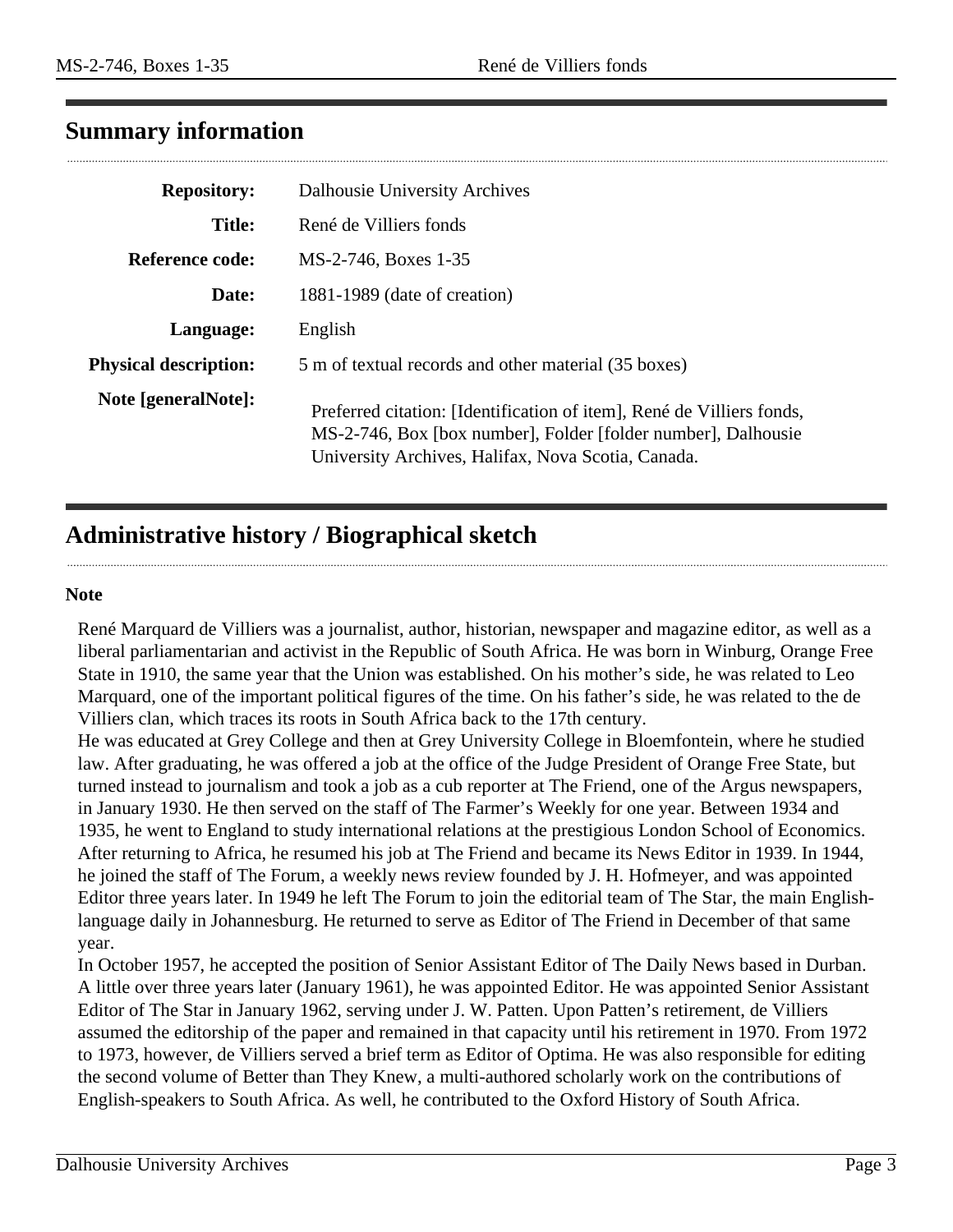In April 1974, after being urged by friends, de Villiers came out of retirement and sought election as a member of the South African Parliament, Cape Town. He won his seat as a Progressive Party candidate in the district of Parktown, and became the party's press and media critic, as well as the spokesman on domestic affairs. In May 1975, he was instrumental in the merging of the Progressive and Reform parties. This resulted in the creation of the Progressive Reform Party, which later became the official opposition. In 1977, after only a single term, de Villiers retired from politics.

Throughout his professional life, de Villiers was active as a member of the South African Institute of Race Relations, which was dedicated to the goal of fighting racial discrimination and prejudice in South Africa. He served as editor of the Race Relations News, the Institute's official periodical. After retirement from Parliament, he served as Regional Chairman of the Institute's Cape Western district (1977-1979). In January 1980, he was elected President of the Institute for a two-year term.

De Villiers was a passionate advocate for freedom of the press, and throughout his life he spoke frequently on the need for the press to be unhindered by governments or individuals. He defended the press from attacks by national politicians who believed that reporters and editors were unduly influenced by political or other such interests. In June 1955 he testified before an official commission on the press in South Africa on this issue.

In April 1978 de Villiers was awarded an honorary doctorate from the University of Witwatersrand in Johannesburg, and he later accepted a Fellowship from Trent University in Peterborough, ON. De Villiers was married to Grace Moira Franklin in December 1937. The couple had two children: a daughter, Inez Dorothy, and a son, Marq Antoine.

### **Custodial history**

The fonds was donated to the Dalhousie Archives by René de Villiers' son Marq.

# <span id="page-3-0"></span>**Scope and content**

The fonds contains considerable material from René de Villiers' time as an editor and politician. The fonds contains records on associations and clubs, press and media, historical publications, urban problems, Marquard family papers, manuscripts, correspondence, biographical materials, speeches & editorials, politics, publications, photographs, and miscellaneous materials.

The fonds includes ca. 123 photographs, almost all black and white, 7 posters, 2 audio reels, 2 maps, and 1 painting.

# <span id="page-3-1"></span>**Notes**

**Title notes**

#### **Restrictions on access**

There are no access restrictions on these materials. All materials are open for research.